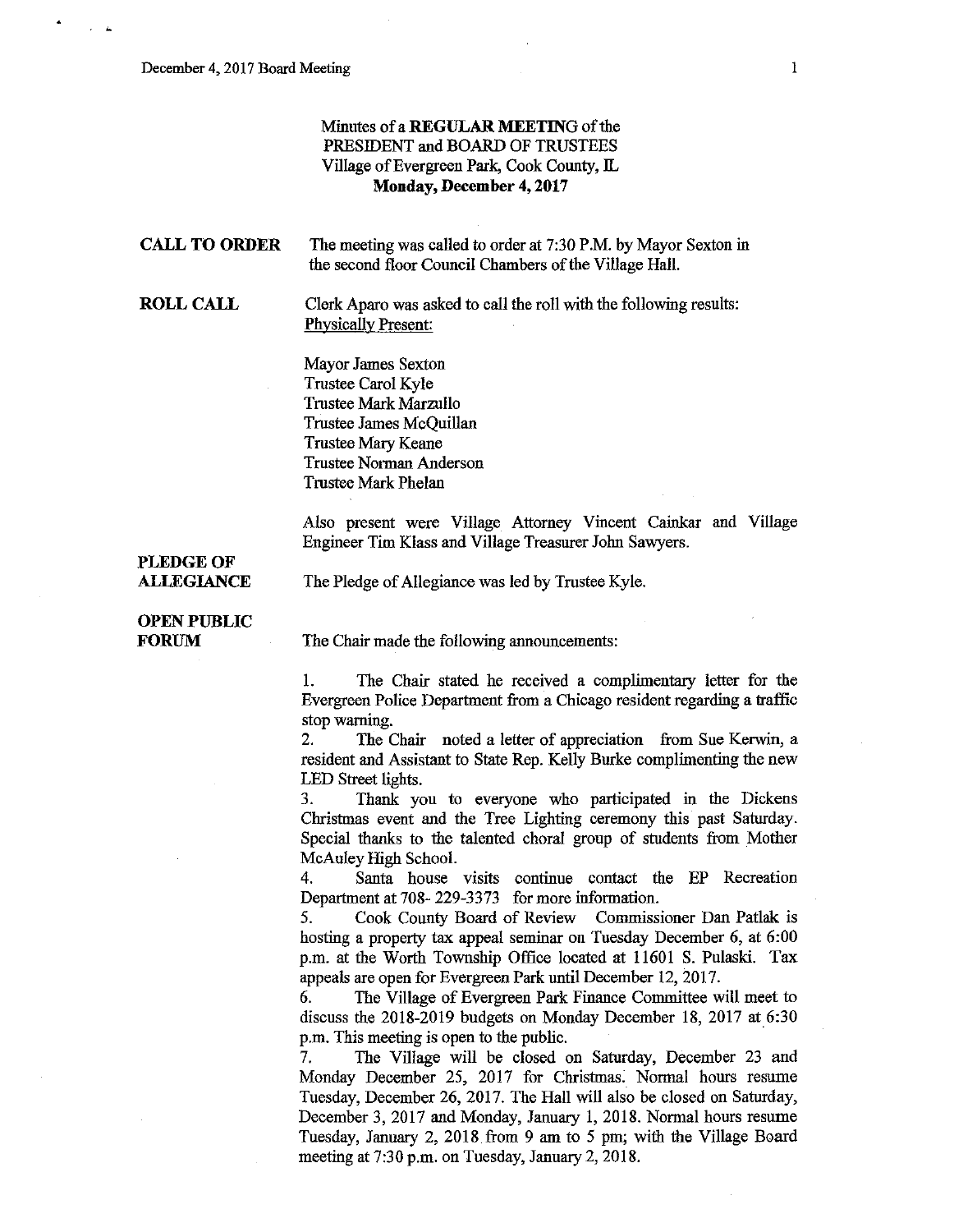8. Trustee Phelan commended the children of Most Holy Redeemer Service Squad for participation in the recent food drive for the EP Food Pantry. Harvest Sunday helped fill the pantry shelves to overflowing and taught the children the importance of charitable service to others.

#### OPEN PUBLIC **AUDIENCE**

NONE.

#### REGULAR AGENDA

Motion by Trustee Kyle second by Trustee Phelan to waive the reading of the minutes of the November 20, 2017 Regular Meeting of the President and Board of Trustees and approved as presented was passed by unanimous voice vote and so ordered by the Chair.

### RESOLUTION N0.3-2018

Motion by Trustee McQuillan second by Trustee Marzullo, to approve Resolution NO. 3-2018 with expenditures of the General Corporate Fund of \$516,827.32 and the Water Management Fund in the amount of\$ 42,897 *27* and 95th Street TIF Fund, \$ 27.918.00 and the Capital Improvement Fund,\$ 188,211.23 and the Street Bond Fund,\$ 83,020.00 and the Debt Service - General \$313,983.75 for a total of \$1,172,857.57. Upon roll call, voting YES: Trustees Kyle, Marzullo, McQuillan, Keane, Anderson and Phelan; voting NO: NONE. The motion was passed and so ordered by the Chair.

## VILLAGE TREASURER REPORT

Motion by Trustee Phelan second by Trustee Keane to approve the Village Treasurer's report for year ending October 2017 fiscal year end with totals of \$ 6,236,857.62 in the General Fund and \$ 4,075,022.78 in the Sewer and Water Fund. The motion was passed by unanimous voice vote and so ordered by the Chair.

# WATER COLLECTORS REPORT

Motion by Trustee Marzullo second by Trustee McQuillan to approve the Water Collector's report for November 2017 with totals of \$638,102.63. The motion was passed by unanimous voice vote and so ordered by the Chair.

## VILLAGE COLLECTORS REPORT

Motion by Trustee Marzullo second by Trustee Kyle to accept for information and file the Village Collector's report for November 2017 in the amount of  $$ 1,993,677.78$ . The motion was passed by unanimous voice vote and so ordered by the Chair.

### BUSINESS LICENSE

Motion by Trustee Kyle second by Trustee McQuillan to approve the business regulation certificate for PIZZA HUT, LLC (NEW OWNER) located at 2849 W. 95<sup>th</sup> (Unit 9) Street to operate a fast food restaurant. Upon roll call voting YES: Trustees Marzullo, McQuillan, Keane, Anderson, Phelan and Kyle; voting NO: None. The motion was passed and so ordered by the Chair.

# NEW **COMMUNITY** CENTER BID

Motion by Trustee McQuillan second by Trustee Marzullo to approve the request from Building Commissioner Clohessy and PW Director Lorenz to solicit bids to construct a new Community Center located at 3450 West 97<sup>th</sup> Street. Craig Podalak Architects will design the new building.